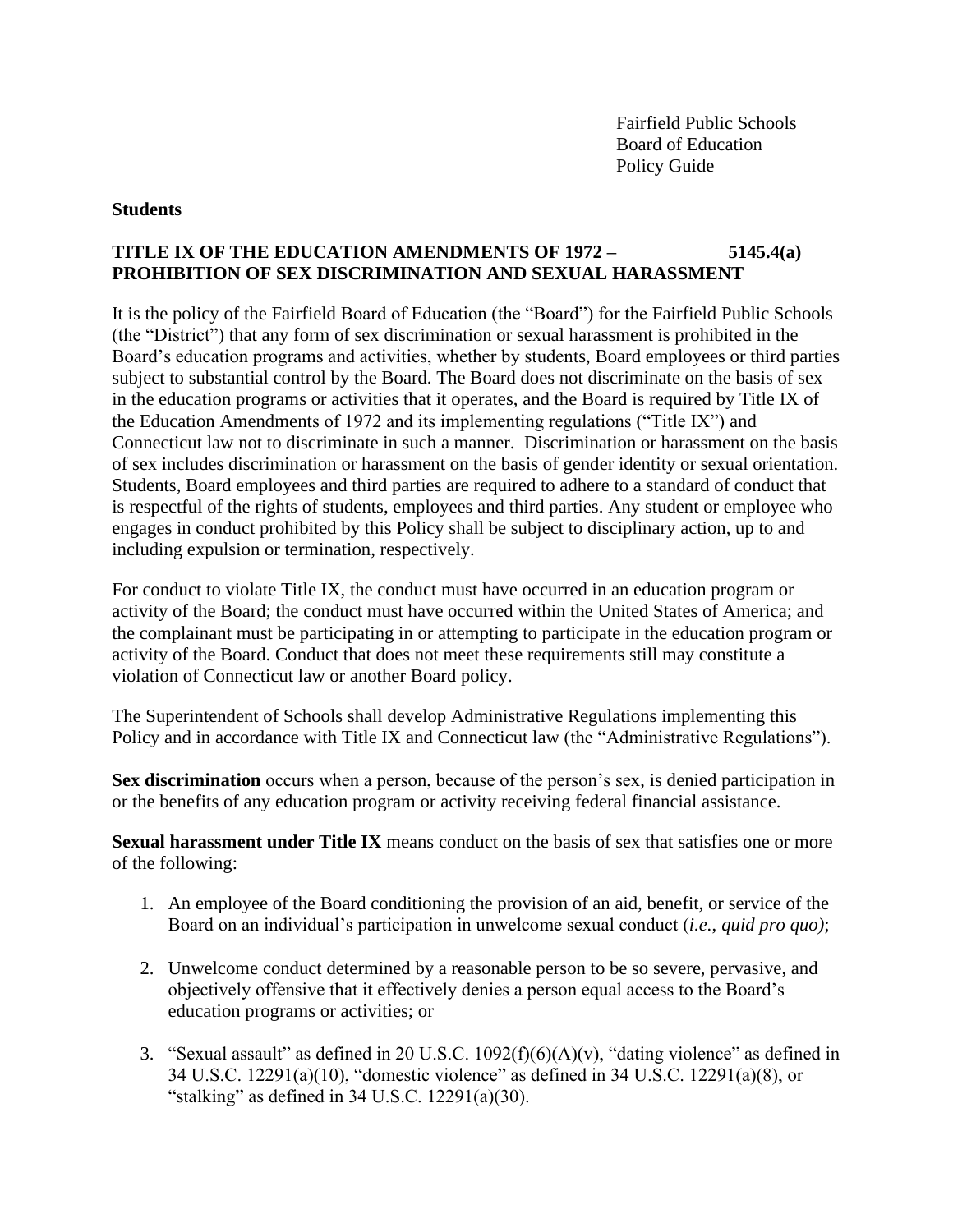Fairfield Public Schools Board of Education Policy Guide

#### **Students**

# **TITLE IX OF THE EDUCATION AMENDMENTS OF 1972 – 5145.4(b) PROHIBITION OF SEX DISCRIMINATION AND SEXUAL HARASSMENT**

**Sexual harassment under Connecticut law** means conduct in a school setting that 1) is sexual in nature; 2) is unwelcome; and 3) denies or limits a student's ability to participate in or benefit from a school's educational program. Sexual harassment can be verbal, nonverbal or physical. Sexual violence is a form of sexual harassment.

### Reporting Sex Discrimination or Sexual Harassment

It is the express policy of the Board to encourage victims of sex discrimination and/or sexual harassment to report such claims. Students are encouraged to report complaints of sex discrimination and/or sexual harassment promptly in accordance with the appropriate process set forth in the Administrative Regulations. The Board directs its employees to respond to such complaints in a prompt and equitable manner. The Board further directs its employees to maintain confidentiality to the extent appropriate and not tolerate any reprisals or retaliation that occur as a result of the good faith reporting of charges of sex discrimination and/or sexual harassment. Any such reprisals or retaliation will result in disciplinary action against the retaliator, up to and including expulsion or termination as appropriate.

Any Board employee with notice of sex discrimination and/or sexual harassment allegations shall immediately report such information to the building principal and/or the Title IX Coordinator, or if the employee does not work in a school building, to the Title IX Coordinator.

The Fairfield Public Schools administration (the "Administration") shall provide training to Title IX Coordinator(s), investigators, decision-makers, and any person who facilitates an informal resolution process (as set forth in the Administrative Regulations), which training shall include but need not be limited to, the definitions of sex discrimination and sexual harassment, the scope of the Board's education program and activity, how to conduct an investigation and grievance process, and how to serve impartially, including by avoiding prejudgment of the facts at issue, conflicts of interest, and bias. The Administration shall make the training materials used to provide these trainings publicly available on the Board's website. The Administration shall also periodically provide training to all Board employees on the topic of sex discrimination and sexual harassment under Title IX and Connecticut law, which shall include but not be limited to when reports of sex discrimination and/or sexual harassment must be made. The Administration shall distribute this Policy and the Administrative Regulations to staff, students and parents and legal guardians and make the Policy and the Administrative Regulations available on the Board's website to promote an environment free of sex discrimination and sexual harassment.